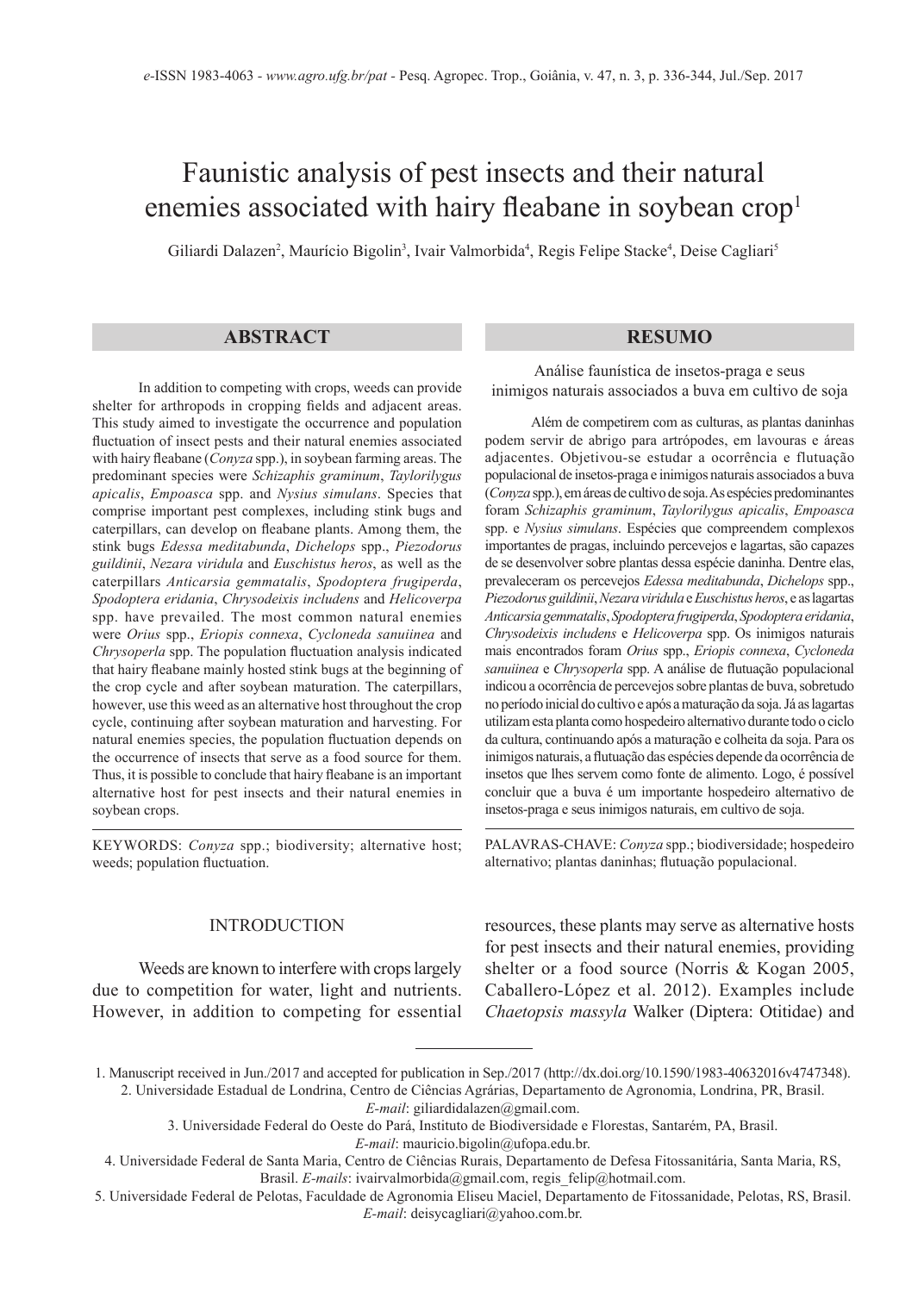*Euxesta* spp. (Diptera: Otitidae), important corn pests that can develop on *Amaranthus spinosus*, *Portulaca oleracea*, *Sorghum halepense* and *Typha* spp. (Goyal et al. 2012). Furthermore, the rice pest *Oebalus pugnax* Fabricius (Hemiptera: Pentatomidae) shows a high survival rate on the weed *Echinochloa colona*, which serves as a food source (Awuni et al. 2014). In some cases, weeds serve as hosts for insect vectors of viral and bacterial diseases (Eziashi et al. 2013).

Panizzi (1997) presented an extensive review about the role of alternative hosts, including weeds, on the biology of stink bugs. According to the author, most Pentatomidae species spend only a third of their life feeding on crops. The remaining time is spent feeding or reproducing on wild hosts, or occupying hibernation sites provided by those hosts.

Despite the use of herbicides, weeds are of common occurrence in soybean crops. This may be due to flaws in the application, tolerance or herbicide-resistant species. Hairy fleabane (*Conyza*  spp. Asteraceae) is an important weed in soybean crops worldwide, and may cause significant yield losses (Trezzi et al. 2015). An annual plant, it can produce up to 200 thousand seeds per plant, which are easily dispersed by wind (Moreira et al. 2007). Over the last decade, hairy fleabane has proved difficult to control due to the selection of populations resistant to glyphosate, an herbicide widely used for weed control in soybean crops (Vargas et al. 2007, Christoffoleti et al. 2008, Lamego & Vidal 2008). Hairy fleabane seedlings emerge twice a year, in the fall and spring, when temperatures range 20-25 ºC, an ideal condition for germination (Lazarotto et al. 2008, Zambrano-Navea et al. 2013).

It is common year-round in crops in southern Brazil, since, in addition to an inefficient control in the summer growing season, areas designated as pastures or left fallow in the off-season are typically not treated for weeds. The lack of efficient control means that these plants persist throughout the year, serving as hosts for pest insects and their natural enemies. This scenario has worsened as the cropping of glyphosate-resistant soybean expands and other weed populations decline, making hairy fleabane plants a rare source of shelter and food for insects and other invertebrates. Thus, the absence of preferential hosts means insects using these plants as secondary hosts or shelter, serving as "green bridges" to other crops. As such, the population of pest insects may be high when economically important crops are sown.

Reports of pest insects on hairy fleabane plants are common among farmers. However, an in-depth study on the presence of arthropods on this important weed has yet to be conducted in southern Brazil. Therefore, this study aimed to assess the arthropod fauna (pest insects and their natural enemies) and its population fluctuation, associated with hairy fleabane plants (*Conyza* spp.), in soybean crops.

## MATERIAL AND METHODS

The study was carried out in two fields, one in São Vicente do Sul (29º43'58"S; 54º41'42"W), in the central depression region of the Rio Grande do Sul state, Brazil, and the other in Boa Vista do Incra (28º56'06"S; 53º26'08"W), in the middle plateau region of the same state. These areas covered 5.1 and 6.8 hectares, respectively. The fields are used as pasture for breeding and fattening cattle during the winter season (June to September) and for soybean cropping in the summer (October to May). This system is representative of the management practices used in most farms from this Brazilian state.

Sampling was performed every two weeks, starting when the soybean was sowed (November 2010) and continuing through the winter pasture period (black oat and annual ryegrass) and into the growing season in the following year (November 2011). In all, there were 21 samplings at each site. One hundred plants randomly collected at each site were analyzed at each assessment. Collections were carried out by quickly bagging whole plants (Byerly et al. 1978), to prevent arthropods from escaping, and cutting them close to the ground. Next, the specimens present on each plant were identified and counted.

The larvae were raised to adulthood, in order to confirm the species identification. Larvae were fed with an artificial diet (Kasten Junior et al. 1978), plus soybean and hairy fleabane leaves, under a temperature of  $25 \pm 1$  °C,  $65 \pm 5$  % relative humidity and 14-h light phase. The specimens were taxonomically identified for genus and/or species, except those belonging to the Tettigoniidae and Syrphidae families and Araneae order. Some species were identified using taxonomic keys, and this identification was confirmed by Dr. Diego Leonardo Carpintero from the Bernardino Rivadavia Natural Sciences Argentine Museum, in Buenos Aires, Argentina.

Dominance, abundance, frequency and constancy, as well as measures of diversity (H index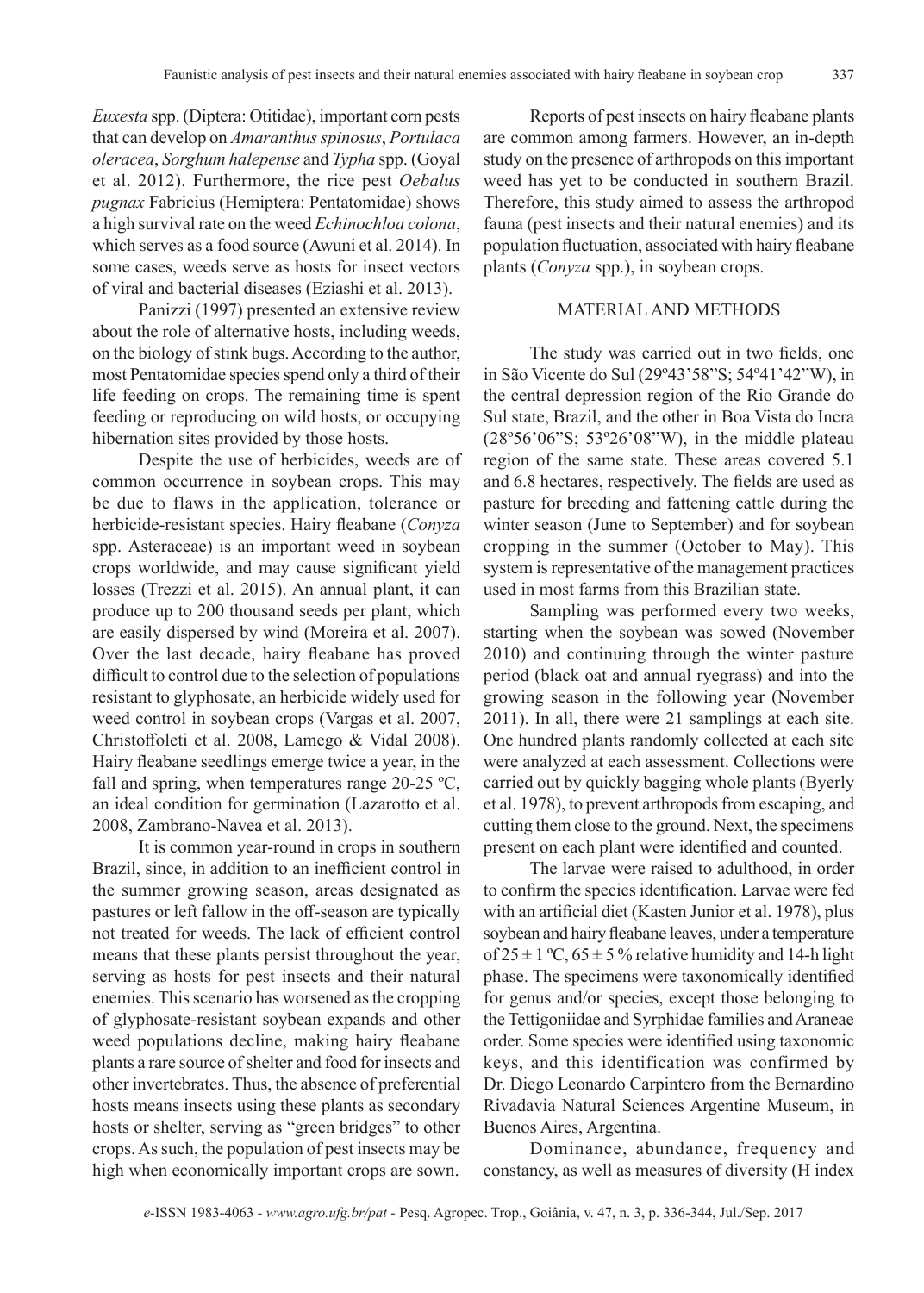of Shannon-Weaner), species richness (Margalef's index) and uniformity or equitability were calculated. To dominance, the identified taxa were classified as dominant, non-dominant or super dominant. Abundance was categorized as rare, dispersed, common, abundant, very abundant and super abundant. The frequency classes were: infrequent, frequent, very frequent and super frequent. In relation to constancy, taxa were classified as constant, accessory and accidental. The similarity (Jaccard index) between the Boa Vista do Incra and São Vicente do Sul communities was also assessed. The data were analyzed using the Anafau software (Moraes & Haddad 2003).

#### RESULTS AND DISCUSSION

The results obtained in both sites indicate that hairy fleabane plants serve as hosts and food sources for several arthropod species across different orders, including agriculturally important species. In Boa Vista do Incra (Table 1), 5,430 specimens were collected, from nine orders. The predominant species were: *Schizaphis graminum* Rondani (Hemiptera: Aphididae) (greenbug) with 1,590 individuals, *Taylorilygus apicalis* Fieber (Hemiptera: Miridae) (broken-backed bug) with 1,926 individuals, *Empoasca* spp. (Hemiptera: Cicadellidae) (leafhopper) with 536 individuals,

Table 1. Faunal analysis of arthropods associated with hairy fleabane plants (*Conyza* spp.) in Boa Vista do Incra, Rio Grande do Sul state, Brazil.

| Order        | Species, genus or family | $\mathbf{N}^1$ | Samples <sup>2</sup> | Dominance <sup>3</sup> | Abundance <sup>4</sup> | Frequency <sup>5</sup>  | Constancy <sup>6</sup>    |
|--------------|--------------------------|----------------|----------------------|------------------------|------------------------|-------------------------|---------------------------|
| Hemiptera    | Edessa meditabunda       | 76             | 14                   | D                      | $\mathbf c$            | f                       | W                         |
|              | Dichelops spp.           | $\overline{4}$ | $\mathfrak{2}$       | <b>ND</b>              | $\mathbf r$            | if                      | Z                         |
|              | Piezodorus guildinii     | 4              | 1                    | <b>ND</b>              | $\mathbf{r}$           | if                      | Z                         |
|              | Nezara viridula          | 1              | 1                    | <b>ND</b>              | $\mathbf{r}$           | if                      | Z                         |
|              | Euschistus heros         | 12             | 4                    | D                      | d                      | if                      | Z                         |
|              | Nysius simulans          | 29             | 8                    | D                      | $\mathbf{C}$           | f                       | Y                         |
|              | Taylorilygus apicalis*   | 1,926          | 18                   | <b>SD</b>              | sa                     | sf                      | W                         |
|              | Orius spp.               | 62             | 5                    | D                      | $\mathbf{c}$           | f                       | Z                         |
|              | Geocoris spp.            | 1              | 1                    | <b>ND</b>              | $\mathbf{r}$           | if                      | Z                         |
|              | Atrachelus cinereus      | 3              | 1                    | <b>ND</b>              | $\mathbf{r}$           | if                      | Z                         |
|              | Schizaphis graminum*     | 1,590          | 14                   | <b>SD</b>              | sa                     | sf                      | W                         |
|              | Toxoptera citricidus     | 362            | 4                    | D                      | va                     | vf                      | Z                         |
|              | Empoasca spp.*           | 536            | 21                   | D                      | va                     | vf                      | W                         |
|              | Anticarsia gemmatalis    | 86             | 10                   | D                      | $\mathbf{c}$           | $\mathbf f$             | Y                         |
|              | Spodoptera frugiperda    | 63             | 11                   | $\mathbf D$            | $\mathbf c$            | f                       | W                         |
|              | Spodoptera eridania      | $\overline{4}$ | $\overline{c}$       | <b>ND</b>              | $\mathbf{r}$           | if                      | Z                         |
| Lepidoptera  | Chrysodeixis includens   | 47             | 12                   | D                      | $\mathbf c$            | f                       | W                         |
|              | Heliothis virescens      | 3              | 1                    | <b>ND</b>              | $\mathbf{r}$           | if                      | Z                         |
|              | Helicoverpa gelotopoeon  | $\overline{2}$ | 1                    | <b>ND</b>              | $\mathbf{r}$           | if                      | Z                         |
|              | Argyrotaenia spp.        | 79             | 8                    | D                      | $\mathbf c$            | f                       | Y                         |
|              | Caloreas spp.            | 118            | 8                    | D                      | va                     | vf                      | Y                         |
| Coleoptera   | Diabrotica speciosa      | 14             | $\overline{4}$       | D                      | d                      | if                      | Z                         |
|              | Astylus variegatus       | 36             | 3                    | $\mathbf D$            | $\mathbf c$            | f                       | Z                         |
|              | Eriopis connexa          | 46             | 7                    | D                      | $\mathbf c$            | $\mathbf f$             | Y                         |
|              | Cycloneda sanguinea      | 19             | 8                    | D                      | d                      | if                      | Y                         |
|              | Hippodamia convergens    | 1              | 1                    | <b>ND</b>              | $\mathbf r$            | if                      | $\ensuremath{\mathbf{Z}}$ |
| Neuroptera   | Chrysoperla spp.         | 59             | $\overline{7}$       | $\mathbf D$            | $\mathbf c$            | $\mathbf f$             | $\mathbf Y$               |
| Orthoptera   | Tettigoniidae            | 5              | 5                    | N <sub>D</sub>         | $\mathbf r$            | if                      | $\ensuremath{\mathbf{Z}}$ |
| Diptera      | Syrphidae                | 73             | $\overline{7}$       | ${\rm D}$              | $\mathbf c$            | $\overline{f}$          | Y                         |
| Thysanoptera | Frankliniella spp.       | 36             | 8                    | $\mathbf D$            | $\mathbf c$            | $\overline{\mathrm{f}}$ | $\mathbf Y$               |
| Hymenoptera  | Cotesia flavipes         | 6              | $\overline{3}$       | $\overline{D}$         | $\mathbf r$            | if                      | Z                         |
| Araneae      | Spiders*                 | 127            | 17                   | D                      | va                     | vf                      | W                         |

<sup>1</sup>Total number of individuals. <sup>2</sup>Number of collections in which at least one individual of the species was collected. <sup>3</sup>Non-dominant (ND); dominant (D); super dominant (SD). <sup>4</sup>Rare (r); dispersed (d); common (c); abundant (a); very abundant (va); super abundant (sa). <sup>5</sup>Infrequent (if); frequent (f); very frequent (vf); super frequent (sf). <sup>6</sup>Constant (W); accessory (Y); accidental (Z)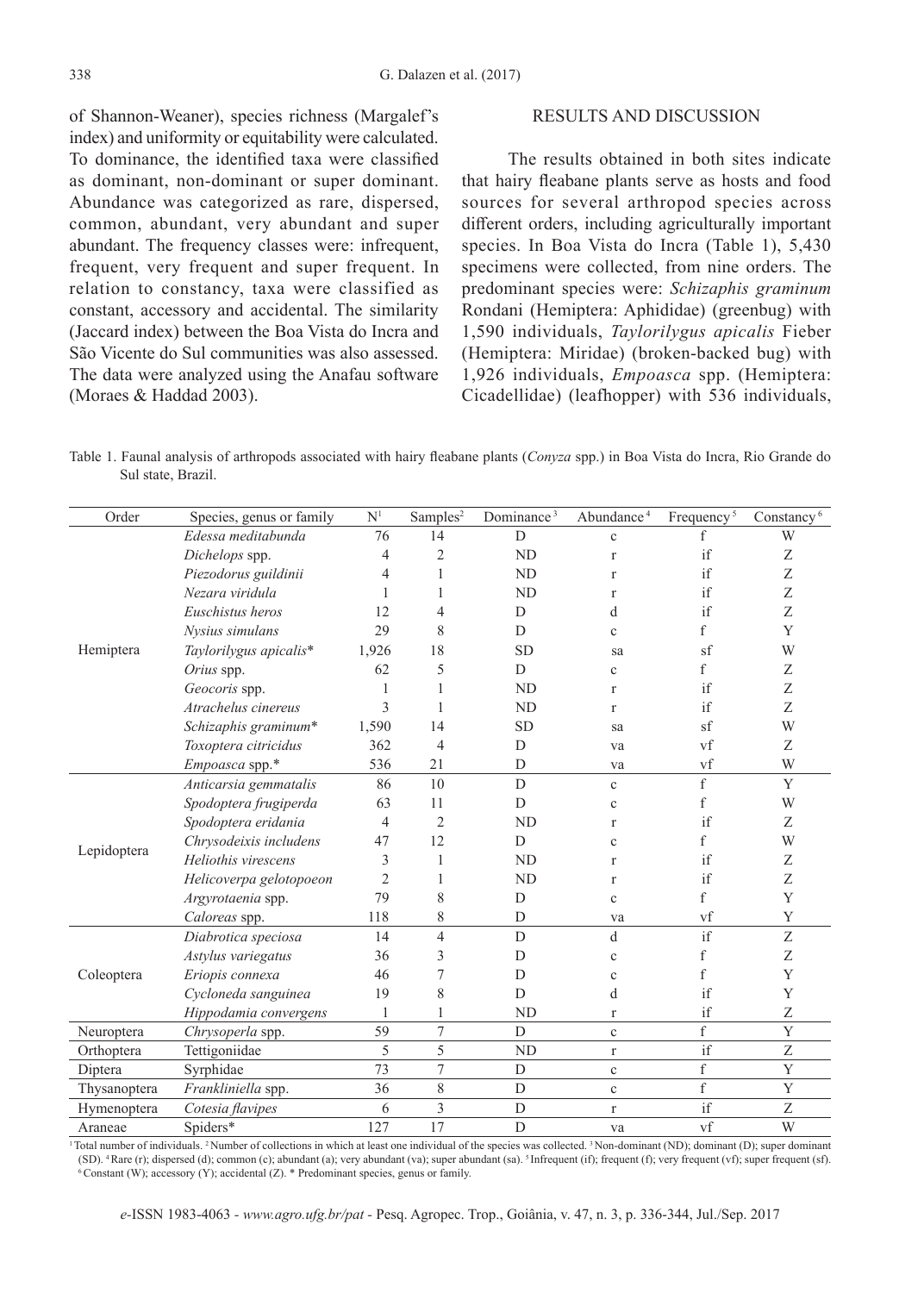and 127 spiders. The two first species exhibited the highest faunal indices, classified as super dominant, super abundant, super frequent and constant.

In São Vicente do Sul (Table 2), 8,420 specimens were collected, from nine orders. The predominant species were: *S. graminum* (5,429 individuals), *T. apicalis* (1,313 individuals), *Empoasca* spp. (672 individuals), spiders (245 individuals) and *Nysius simulans* Stål (Hemiptera: Lygaeidae) (true bug), with 208 individuals. The species *T. Apicalis*, *S. graminum* and *Empoasca*  spp*.* displayed the highest faunal indices, classified as super dominant, super abundant, super frequent and constant.

*Toxoptera citricidus* Kirkaldy (Hemiptera: Aphididae) (brown citrus aphid) and *S. graminum*  were very common in both sites (Boa Vista do Incra and São Vicente do Sul). The latter species predominated and presented the highest number of individuals. In Boa Vista do Incra, approximately

35 % of the collected specimens were aphids, whereas these insects accounted for around 65 % of the total in São Vicente do Sul. Aphids were primarily observed on hairy fleabane stems and were less frequent on the leaves and reproductive organs of the plant. Its occurrence was predominant during the winter pasture stage, from April to August (Figure 1). Aphids are an important pest in winter grains and a major cause of yield loss in wheat crops (Roza-Gomes et al. 2008). These sap-sucking insects may cause direct damage by feeding on phloem sap and indirect damage as vectors of the barley yellow dwarf virus (Salvadori & Tonet 2001).

Natural enemies, such as Coccinellidae, known as ladybugs, were also observed (Figure 2) feeding on the aphids. Although aphids are important pests, their association with hairy fleabane plants may be positive, since they attract natural enemies that can remain on the crop, helping to balance pest populations. Both juvenile (larvae) and adult

| Table 2. Faunal analysis of arthropods associated with hairy fleabane plants (Conyza spp.) in São Vicente do Sul, Rio Grande do |  |  |
|---------------------------------------------------------------------------------------------------------------------------------|--|--|
| Sul state, Brazil.                                                                                                              |  |  |

| Order        | Species, genus or family | N <sup>1</sup> | Samples <sup>2</sup> | Dominance <sup>3</sup> | Abundance <sup>4</sup> | Frequency <sup>5</sup> | Constancy <sup>6</sup> |
|--------------|--------------------------|----------------|----------------------|------------------------|------------------------|------------------------|------------------------|
|              | Edessa meditabunda       |                |                      | ND                     | $\mathbf{r}$           | if                     | Ζ                      |
|              | Piezodorus guildinii     | 5              | 3                    | <b>ND</b>              | r                      | if                     | Ζ                      |
|              | Nysius simulans*         | 208            | 12                   | D                      | va                     | vf                     | W                      |
|              | Taylorilygus apicalis*   | 1,313          | 18                   | <b>SD</b>              | sa                     | sf                     | W                      |
|              | Orius spp.               | 10             | 6                    | D                      | r                      | if                     | Y                      |
| Hemiptera    | Geocoris spp.            | 36             |                      | D                      | $\mathbf{C}$           | $\mathbf f$            | Y                      |
|              | Atrachelus cinereus      | $\overline{2}$ | $\overline{2}$       | <b>ND</b>              | r                      | if                     | Z                      |
|              | Schizaphis graminum*     | 5,429          | 14                   | <b>SD</b>              | sa                     | sf                     | W                      |
|              | Toxoptera citricidus     | 28             | 2                    | D                      | $\mathbf c$            | $\mathbf f$            | Z                      |
|              | Empoasca spp.*           | 672            | 21                   | <b>SD</b>              | sa                     | sf                     | W                      |
|              | Anticarsia gemmatalis    | 22             | 6                    | D                      | $\mathbf{c}$           | $\mathbf f$            | Y                      |
|              | Spodoptera frugiperda    | 23             |                      | D                      | $\mathbf c$            | $\mathbf f$            | Y                      |
|              | Chrysodeixis includens   | 18             | 5                    | D                      | d                      | if                     | Ζ                      |
| Lepidoptera  | Heliothis virescens      | 5              |                      | <b>ND</b>              | r                      | if                     | Z                      |
|              | Helicoverpa zea          |                |                      | <b>ND</b>              | r                      | if                     | Z                      |
|              | Argyrotaenia spp.        | 48             |                      | D                      | $\mathbf c$            | $\rm f$                | Ζ                      |
|              | Caloreas spp.            | 72             | 8                    | D                      | a                      | vf                     | Y                      |
| Coleoptera   | Diabrotica speciosa      | 9              | 5                    | D                      | $\mathbf{r}$           | if                     | Z                      |
|              | Eriopis connexa          | 34             | 10                   | D                      | $\mathbf c$            | $\mathbf f$            | Y                      |
|              | Cycloneda sanguinea      | 38             | 9                    | D                      | $\mathbf c$            | $\mathbf f$            | Y                      |
| Neuroptera   | Chrysoperla spp.         | 20             | 8                    | D                      | $\mathbf c$            | $\mathbf f$            | Y                      |
| Orthoptera   | Tettigoniidae            | 17             | 11                   | D                      | d                      | if                     | W                      |
| Diptera      | Syrphidae                | 52             | 8                    | $\mathbf D$            | $\mathbf c$            | $\rm f$                | Y                      |
| Thysanoptera | Frankliniella spp.       | 38             | $\overline{4}$       | D                      | $\mathbf c$            | f                      | Ζ                      |
| Hymenoptera  | Cotesia flavipes         | 74             | 10                   | D                      | a                      | vf                     | Y                      |
| Araneae      | Spiders*                 | 245            | 18                   | D                      | va                     | vf                     | W                      |

<sup>1</sup>Total number of individuals. <sup>2</sup>Number of collections in which at least one individual of the species was collected. <sup>3</sup>Non-dominant (ND); dominant (D); super dominant (SD). <sup>4</sup>Rare (r); dispersed (d); common (c); abundant (a); very abundant (va); super abundant (sa). <sup>5</sup>Infrequent (if); frequent (f); very frequent (vf); super frequent (sf). <sup>6</sup>Constant (W); accessory (Y); accidental (Z)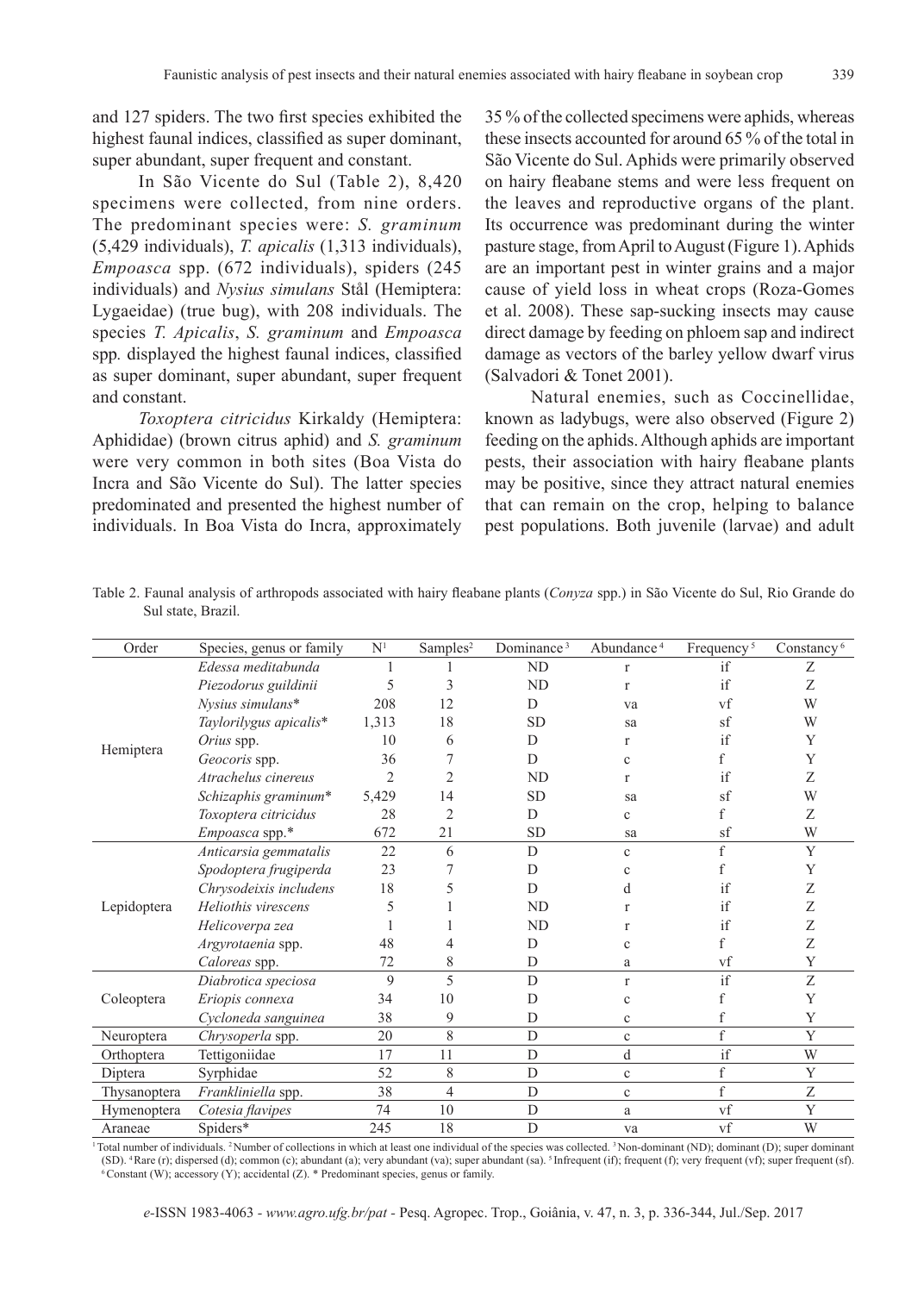*Eriopis connexa* Germar (Coleoptera: Coccinellidae), *Cycloneda sanguinea* Linnaeus (Coleoptera: Coccinellidae) and *Hippodamia convergens*  Guérin-Méneville (Coleoptera: Coccinellidae) were also present. Other important natural enemies in agricultural systems were also observed: *Geocoris* spp. (Hemiptera: Geocoridae) (bigeyed bug), *Chrysoperla* spp. (Neuroptera: Chrysopidae) (green lacewing), *Cotesia flavipes* Cameron (Hymenoptera: Braconidae) (braconid wasp) and *Orius* spp. (Hemiptera: Anthocoridae) (insidious flower bug).

A large number of the true bugs *T. apicalis*  and *N. simulans* were also identified, mainly in São Vicente do Sul. Despite being native to Africa, *T. apicalis* is a common species in South America (Logarzo et al. 2005). It is polyphagous and may attack bean, lettuce, cotton, sunflower and other



Figure 1. Population fluctuation of aphids on hairy fleabane plants (*Conyza* spp.) in Boa Vista do Incra (BVI) and São Vicente do Sul (SVS), Rio Grande do Sul state, Brazil.

crops. Moreover, it also acts as a natural enemy, typically feeding on Lepidopteran eggs and small larvae (Bailey et al. 2007). The stink bug *N. simulans*, known as "*chinche diminuta*" in Spanish, has been observed in soybean crops in Argentina (Molinari & Gamundi 2010). The cropping fields attacked by these pests show severe damage in the initial growth stages. Although they are known to feed on seeds, stink bugs often cause damage to vascular tissue, and much of that occurs when they migrate from the host weeds to crops, particularly during periods of drought (Molinari & Gamundi 2010).

In this study, the population fluctuation of *T. apicalis* and *N. simulans* (Figure 3) was characterized by their occurrence at the beginning of the soybean crop cycle (November and December) and during the reproductive period (March and April). The presence of *N. simulans* on soybean crops in the Rio Grande do Sul state alert to the monitoring of these pests in the coming growing seasons. Early desiccation of areas infested with hairy fleabane could prevent the occurrence of these and other pests.

The orders with the highest number of species were Hemiptera and Lepidoptera, which were the same orders found in the two main soybean pest complexes: stink bugs and caterpillars. Five species of common soybean stink bugs were observed: *Edessa meditabunda* Fabricius (Hemiptera: Pentatomidae) (brown-winged stink bug), *Dichelops* spp. (Hemiptera: Pentatomidae) (green-belly stink bug), *Piezodorus guildinii* Westwood (Hemiptera: Pentatomidae) (red-banded stink bug), *Nezara viridula* Linnaeus (Hemiptera: Pentatomidae) (southern green stink bug) and *Euschistus heros*



Figure 2. Population fluctuation of natural enemies on hairy fleabane plants (*Conyza* spp.) in Boa Vista do Incra (A) and São Vicente do Sul (B), Rio Grande do Sul state, Brazil.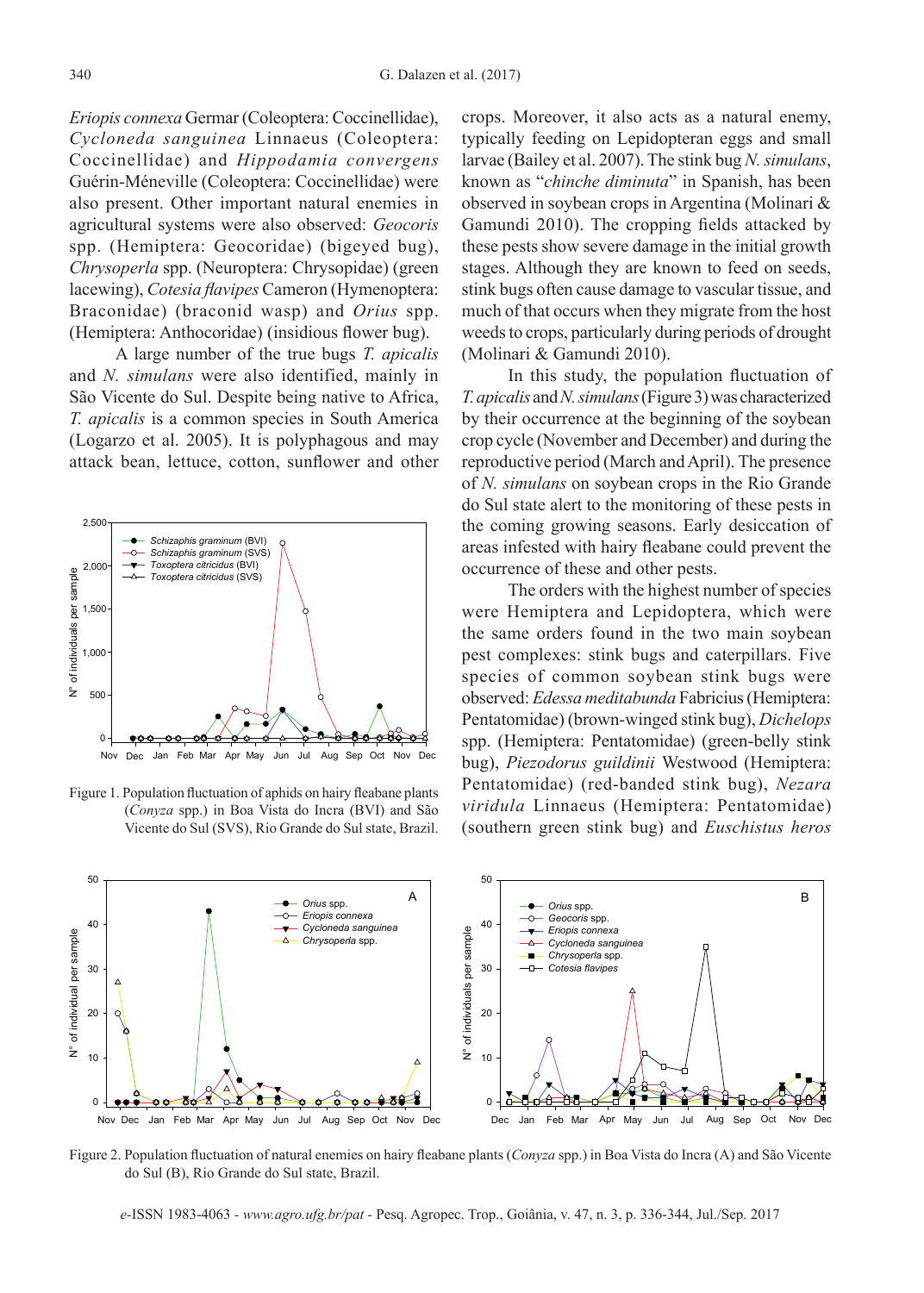Fabricius (Hemiptera: Pentatomidae) (neotropical brown stink bug). The species *E. meditabunda* and *E. heros* were dominant in Boa Vista do Incra. Stink bugs compromise soybean yield and quality by sucking the sap from the plants through their mouthpiece and transmitting diseases. Damage begins from the formation of pods, and grains attacked are smaller, wrinkled, cracked and darker in color (Hoffmann-Campo et al. 2000).

The largest number of pentatomid stink bugs found on hairy fleabane plants in this study were from the *E. meditabunda* species, which, despite being a secondary pest for soybean, occasionally causes considerable crop damage in the Rio Grande do Sul state and the Brazilian midwest region (Corrêa-Ferreira & Panizzi 1999). Its low damage potential is due to the fact that it does not feed exclusively on grains, but also on soybean stems, differently from other stink bugs that attack this crop. This fact may explain its high occurrence in hairy fleabane plants, since it was observed feeding on the stems of this weed. The other dominant species (*E. heros*), although it is the least polyphagous among important soybean pests, has also been observed on alternative host plants, such as *Euphorbia heterophylla* (milkweed) (Hoffmann-Campo et al. 2000).

The occurrence of phytophagous stink bugs on hairy fleabane plants (Figure 4) did not coincide with the intermediate stages of the soybean reproductive cycle, which is preferable for these insects. The highest occurrence was recorded after the crop reached physiological maturity (March), prompting the insects to move from the mature soybean plants (stages R7 and R8) to green hairy fleabane plants, where they complete another generation before entering diapause. At this stage, soybean becomes



Figure 3. Population fluctuation of *Taylorilygus apicalis* (A) and *Nysius simulans* (B) on hairy fleabane plants (*Conyza* spp.) in Boa Vista do Incra (BVI) and São Vicente do Sul (SVS), Rio Grande do Sul state, Brazil.



Figure 4. Population fluctuation of stink bugs on hairy fleabane plants (*Conyza* spp.) in Boa Vista do Incra (A) and São Vicente do Sul (B), Rio Grande do Sul state, Brazil.

*e-*ISSN 1983-4063 *- www.agro.ufg.br/pat -* Pesq. Agropec. Trop., Goiânia, v. 47, n. 3, p. 336-344, Jul./Sep. 2017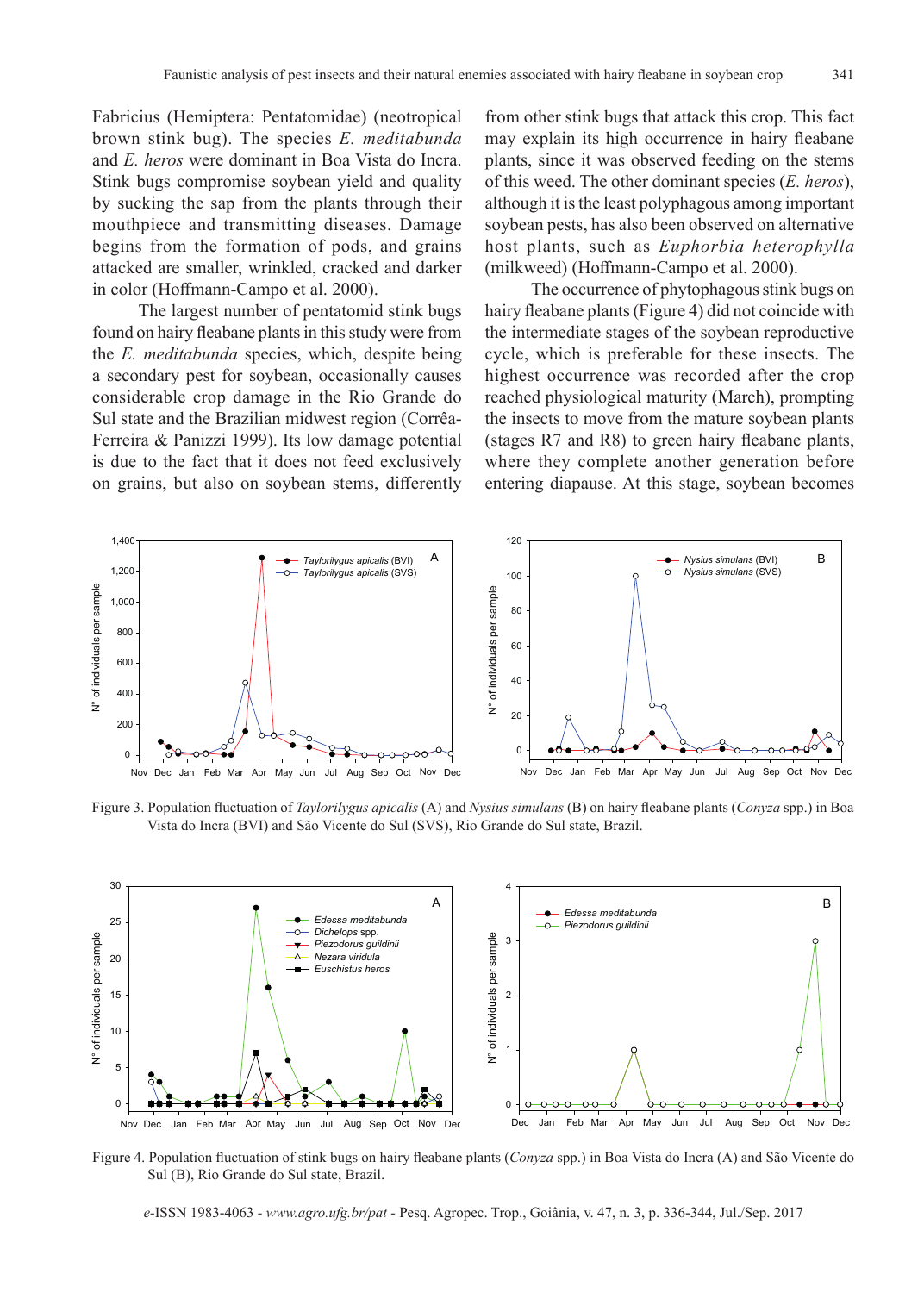unsuitable for consumption, because of the hard integument and pod thickness (Panizzi 1991).

In regard to caterpillars, the main species considered soybean pests were collected on hairy fleabane plants in this study: *Anticarsia gemmatalis* Hübner (Lepidoptera: Noctuidae) (velvetbean caterpillar), *Spodoptera frugiperda*  Smith (Lepidoptera: Noctuidae) (fall armyworm), *Spodoptera eridania* Cramer (Lepidoptera: Noctuidae) (southern armyworm), *Chrysodeixis includens* Walker(Lepidoptera: Noctuidae) (soybean looper), *Helicoverpa zea* Boddie (Lepidoptera: Noctuidae) (corn earworm), *Helicoverpa gelotopoeon*  Dyar (Lepidoptera: Noctuidae) (bollworm moth) and *Heliothis virescens* Fabricius (Lepidoptera: Noctuidae) (tobacco budworm). The dominant caterpillar species in both sites were *A. gemmatalis*, *S. frugiperda* and *C. includens*. These caterpillars are considered important pests in soybean and other cash crops, causing defoliation, which reduces the photosynthetic area and photosynthate production, in addition to attacking the reproductive structures, especially seeds (Hoffmann-Campo et al. 2000, Barros et al. 2010).

The population fluctuation of caterpillars indicated that, in both places, these pests were present during almost the entire growing season (from sowing, in November, until harvesting, in early April), even extending into June (Figure 5). *A. gemmatalis* was one of the dominant species in both sites. This Lepidopteran is the main defoliation pest of soybean crops in Brazil (Hoffmann-Campo et al. 2000, Panizzi et al. 2004), and hairy fleabane showed to be an important secondary host for this

caterpillar, as well as to *S. frugiperda*. Although the latter species is the predominant pest in corn crops, in recent growing seasons, it has been observed damaging soybean leaves and pods (Barros et al. 2010). According to Mendes et al. (2016), the presence of hairy fleabane from May to September serves as a food source for *S. frugiperda*; however, the insect is unable to complete its cycle when feeding only on leaves of this weed. Species belonging to the genera *Spodoptera* and *Helicoverpa* were more common during the soybean pod-setting period, corroborating observations by the aforementioned authors.

Other Lepidopterans, such as *Argyrotaenia* spp. (Lepidoptera: Tortricidae) and *Caloreas* spp. (Lepidoptera: Choreutidae), were also observed feeding on hairy fleabane plants. They are known to attack fruit species such as persimmons, grapes and peaches (Bavaresco et al. 2005), highlighting the importance of keeping orchards free of this weed to prevent the occurrence of these pests. *Caloreas cydrota* Meyrick (Lepidoptera: Choreutidae) has been reported on hairy fleabane in orchards in the Paraná state, Brazil, with the same weed serving as its food source and shelter (Bortolotto et al. 2015).

Therefore, hairy fleabane plants are an alternative host for the insect pests present in the soybean farming system in southern Brazil, along with natural enemies and pests that attack other crops. In addition to competing for light, water and nutrients, this weed may also compromise crops by serving as a host for important agricultural pests, providing a "green bridge" between crops. Thus, the winter control of hairy fleabane and early



Figure 5. Population fluctuation of caterpillars on hairy fleabane plants (*Conyza* spp.) in Boa Vista do Incra (A) and São Vicente do Sul (B), Rio Grande do Sul state, Brazil.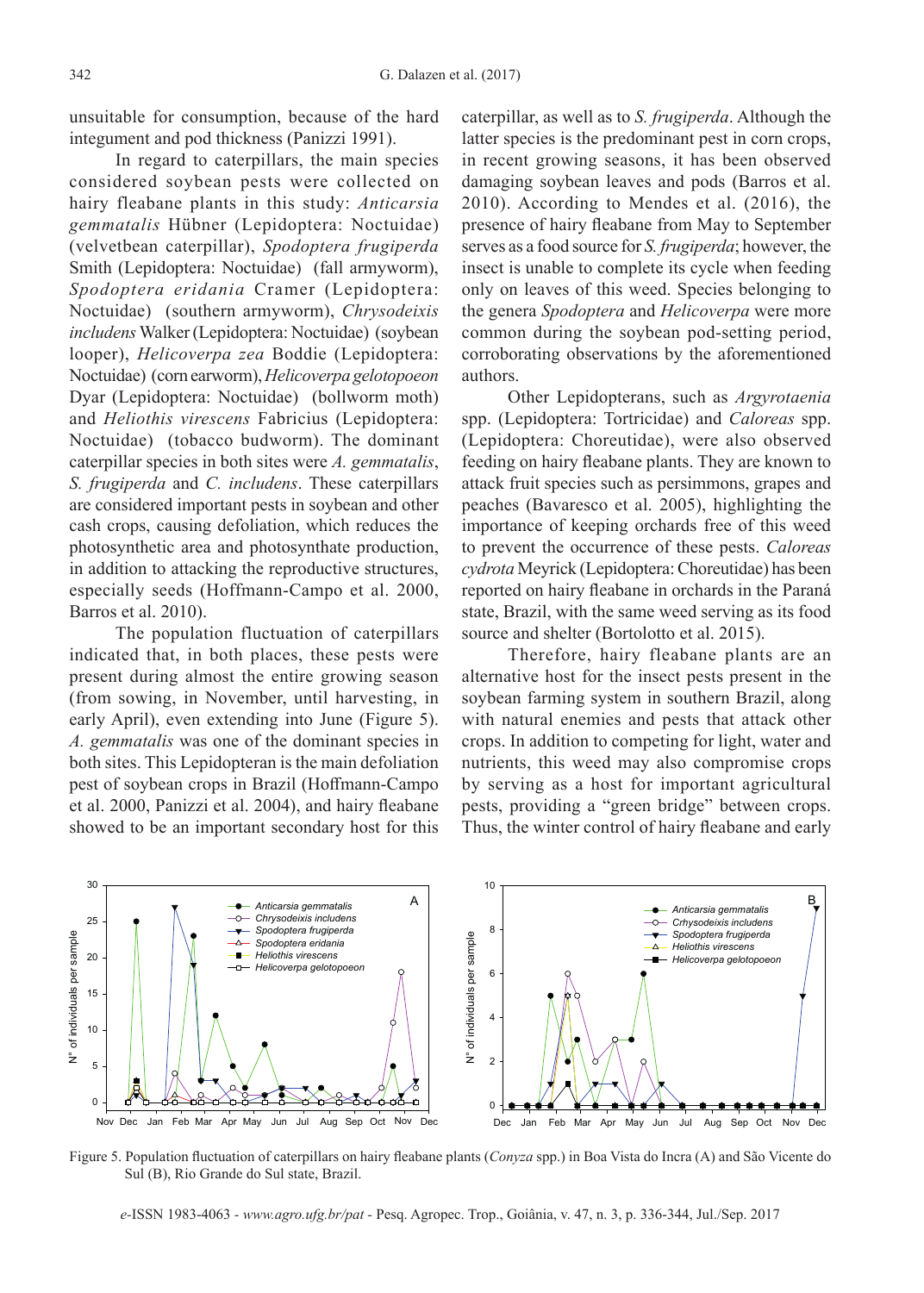| Site                     | 1ndividuals<br>Number<br>- nt | Number<br>species | Index<br>$1)$ iversity | Richness index | <sub>1</sub> ndex<br>Equity |
|--------------------------|-------------------------------|-------------------|------------------------|----------------|-----------------------------|
| Boa<br>Vista do<br>Incra | $-430$                        | ے ر               | 2.50                   | 3.84           | 0.73                        |
| São Vicente do Sul       | 3.420                         | ZU                | 2.49                   | J.IO           | 170                         |

Table 3. Faunal indices for arthropods associated with hairy fleabane plants (*Conyza* spp.) in Boa Vista do Incra and São Vicente do Sul, Rio Grande do Sul state, Brazil.

desiccation should be adopted to reduce insect pest populations.

A comparison of the faunal indices for both studied sites (Table 3) demonstrates that the diversity indices of Shannon-Weaner were almost the same, with 2.50 recorded in Boa Vista do Incra and 2.49 in São Vicente do Sul. This index generally varies between 1.5 and 3.5, with the highest value indicating maximum diversity. The species richness index for Boa Vista do Incra was 3.84, higher than that recorded in São Vicente do Sul (3.18). This indicates a greater species richness for arthropods found on hairy fleabane plants in the first place, since specimens were gathered into 32 groups, when compared to 26 in São Vicente do Sul. The uniformity or equitability indices also varied slightly between sites (Boa Vista do Incra: 0.73; São Vicente do Sul: 0.79), with uniformity slightly greater in São Vicente do Sul. This index ranges from 0 to 1, where the highest value indicates that all species exhibit the same abundance. As such, specimens in São Vicente do Sul were the most uniformly distributed among the species found.

The analysis of similarities indicated 89.7 % between Boa Vista do Incra and São Vicente do Sul, concerning the arthropods collected on hairy fleabane plants during the study period. Of the total number of groups found, 26 were common to both locations studied. This indicates an agreement between the results obtained from the different areas, corroborating that hairy fleabane is an important host of pest insects and their natural enemies in soybean crops of the studied region.

## **CONCLUSIONS**

1. Important soybean pest insects, including the stink bugs *Edessa meditabunda*, *Dichelops* spp., *Piezodorus guildinii*, *Nezara viridula* and *Euschistus heros*, and the caterpillars *Anticarsia gemmatalis*, *Spodoptera frugiperda*, *Spodoptera eridania*, *Chrysodeixis includens* and *Helicoverpa* spp. are found on hairy fleabane

plants (*Conyza* spp.). The natural enemies *Eriopis connexa*, *Cycloneda sanguinea*, *Hippodamia convergens*, *Geocoris* spp., *Chrysoperla* spp., *Cotesia flavipes* and *Orius* spp. also use this same weed as an alternative host;

2. The population fluctuation of the pest insects indicates that hairy fleabane serves as a food source and host for stink bugs at the beginning of the crop cycle and after soybean maturation. But, to caterpillars, this weed serves as an alternative host throughout the crop cycle, continuing after soybean maturation and harvesting. In natural enemies, species fluctuation depends on the occurrence of insects that serve as a food source for them.

## REFERENCES

AWUNI, G. A. et al. Host preference and suitability of grasses for *Oebalus pugnax*. *Entomologia Experimentalis et Applicata*, v. 152, n. 2, p. 127-134, 2014.

BAILEY, P. T. et al. *Pests of field crops and pastures*: identification and control. Collingwood: CSIRO Publishing, 2007.

BARROS, E. M. et al. Development of *Spodoptera frugiperda* on different hosts and damage to reproductive structures in cotton. *Entomologia Experimentalis et Applicata*, v. 137, n. 3, p. 237-245, 2010.

BAVARESCO, A. et al. Biologia e reprodução de *Argyrotaenia sphaleropa* (Meyrick, 1909) (Lepidoptera: Tortricidae) em folhas de caquizeiro, macieira e videira. *Arquivos do Instituto Biológico*, v. 72, n. 3, p. 365-372, 2005.

BORTOLOTTO, O. C.; SILVA, G. V.; BUENO, A. F. First report of the microlepidopteran *Caloreas cydrota* (Meyrick, 1915) (Lepidoptera: Choreutidae) in Brazil. *Brazilian Journal of Biology*, v. 75, n. 4, suppl. 1, p. S258, 2015.

BYERLY, K. F. et al. A comparison of sampling methods for some arthropod populations in cotton. *Hilgardia*, v. 46, n. 8, p. 257-282, 1978.

CABALLERO-LÓPEZ, B. et al. Weeds, aphids, and specialist parasitoids and predators benefit differently